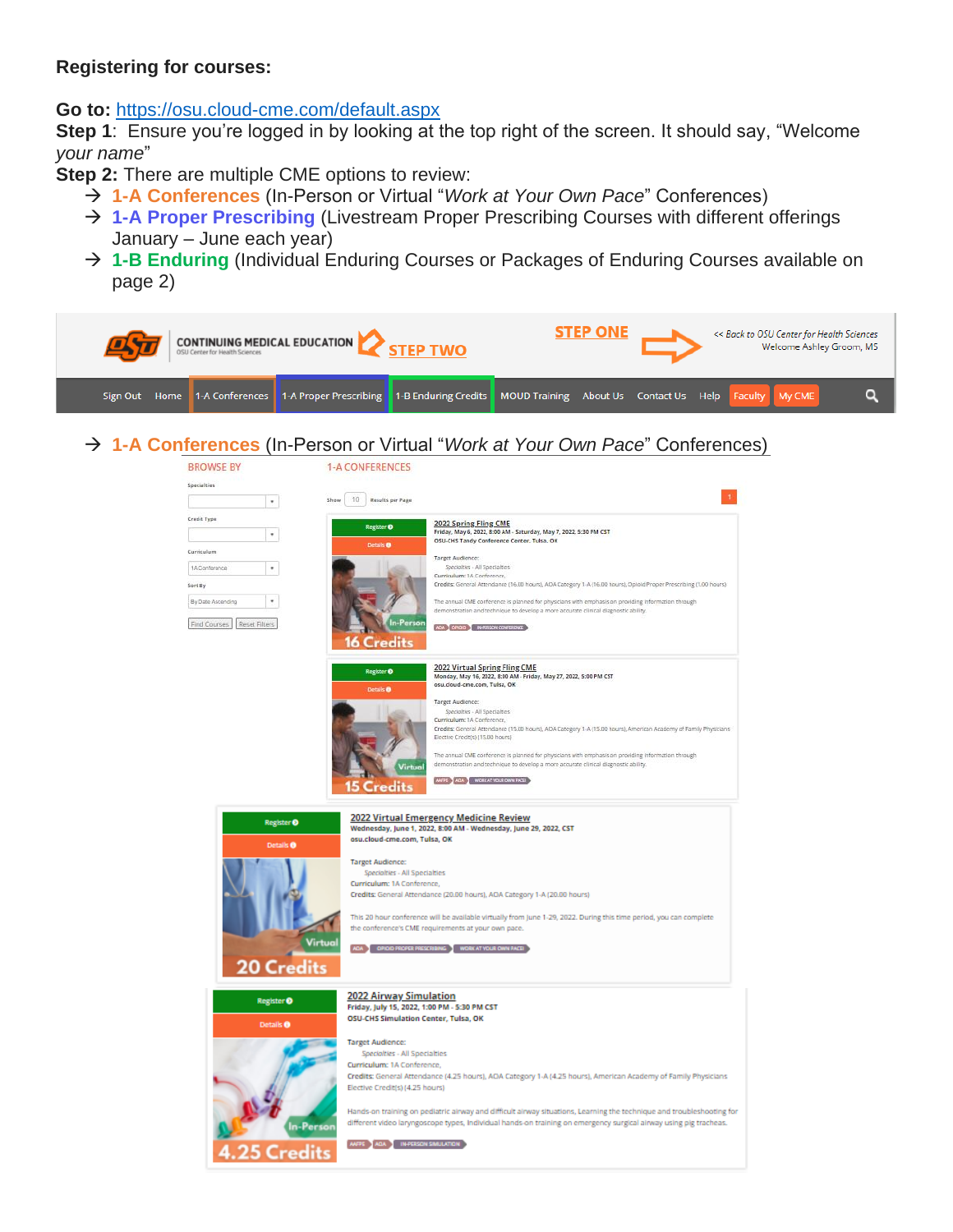

→ **1-A Proper Prescribing** (Livestream Proper Prescribing Courses with different offerings January – June each year)

| <b>BROWSE BY</b>   |                      | <b>1-A PROPER PRESCRIBING</b>                                                                                                                                                             |
|--------------------|----------------------|-------------------------------------------------------------------------------------------------------------------------------------------------------------------------------------------|
| Specialties        | ٠                    | 10<br>Results per Page<br>Show                                                                                                                                                            |
|                    |                      |                                                                                                                                                                                           |
| Credit Type        |                      | Proper Prescribing Livestream - March 21, 2022                                                                                                                                            |
|                    | ٠                    | Register <sup>O</sup><br>Monday, March 21, 2022, 12:00 PM - 1:00 PM CST                                                                                                                   |
|                    |                      | Online<br>Details <sup>®</sup>                                                                                                                                                            |
| Curriculum         |                      | Target Audience:                                                                                                                                                                          |
| Proper Prescribing | ٠                    | Specialties - All Specialties<br>550.00                                                                                                                                                   |
|                    |                      | Curriculum: Proper Prescribing,                                                                                                                                                           |
| Sort By            |                      | Credits: General Attendance (1.00 hours), AOA Category 1-A (1.00 hours), Opioid Proper Prescribing (1.00 hours),<br>American Academy of Family Physicians Elective Credit(s) (1.00 hours) |
| By Date Ascending  | ٠                    | join us for this live stream proper prescribing lecture presented by Trevor Anderson, MD.                                                                                                 |
| Find Courses       | <b>Reset Filters</b> | This program meets the requirements for approval of one (1) hour of CME credit by the Oklahoma State Board of                                                                             |
|                    |                      | Osteopathic Examiners,<br>1 Credit                                                                                                                                                        |
|                    |                      | ANTIC AGA GROUP LIVESTIGAM                                                                                                                                                                |
|                    |                      | Proper Prescribing Livestream - April 15, 2022<br>Register O                                                                                                                              |
|                    |                      | Friday, April 15, 2022, 12:00 PM - 1:00 PM CST                                                                                                                                            |
|                    |                      | Online<br>Details <sup>®</sup>                                                                                                                                                            |
|                    |                      | Target Audience:<br>Specialties - All Specialties                                                                                                                                         |
|                    |                      | 550.00<br>Curriculum: Proper Prescribing,                                                                                                                                                 |
|                    |                      | Credits: General Attendance (1.00 hours), AOA Category 1.4 (1.00 hours), Opioid Proper Prescribing (1.00 hours),                                                                          |
|                    |                      | American Academy of Family Physicians Elective Credit(s) (1.00 hours)                                                                                                                     |
|                    |                      | join us for this live stream proper prescribing lecture presented by Samuel Martin, MD.                                                                                                   |
|                    |                      | This program meets the requirements for approval of one (1) hour of CME credit by the Oklahoma State Board of                                                                             |
|                    |                      | Osteopathic Examiners,<br>1 Credit                                                                                                                                                        |
|                    |                      | ANPE AGA GROOT UNCTICAN                                                                                                                                                                   |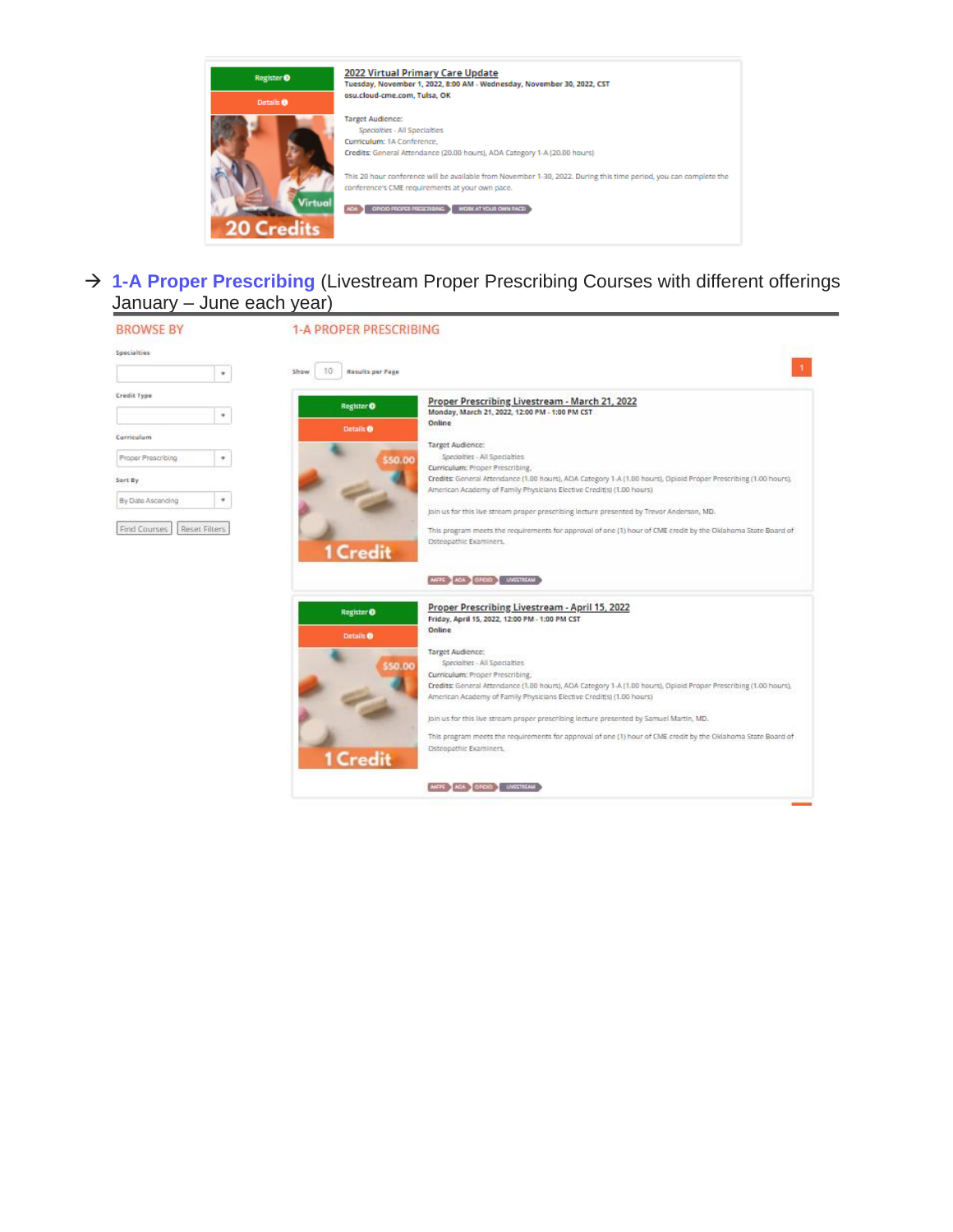### → **1-B Enduring** (Individual Enduring Courses or Packages of Enduring Courses available on page 2)

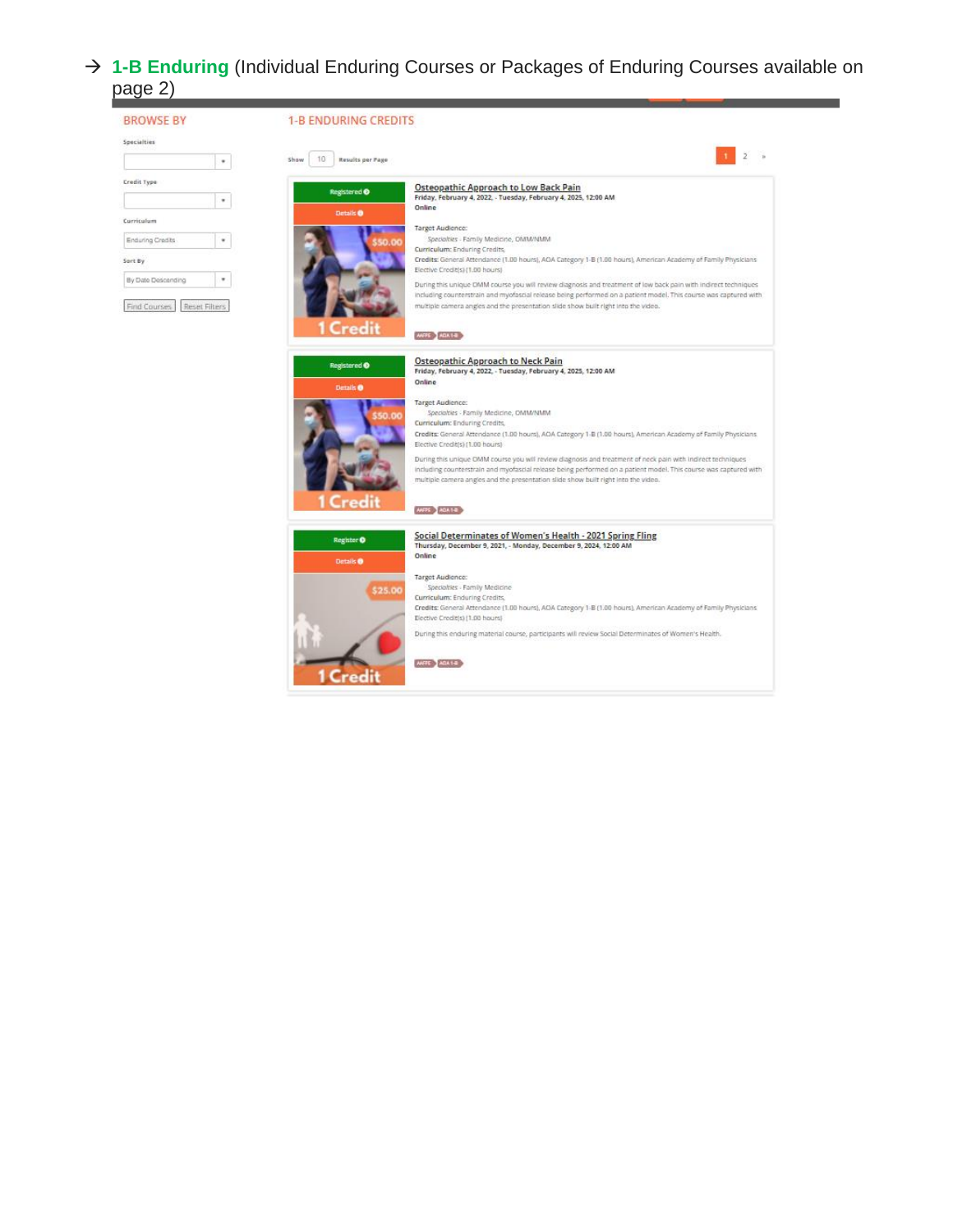

**Step 3:** Click the title or the green **Register** button on the CME course you want more information about.

The **Overview** tab will automatically open, which includes information about:

- 1. How long the package is available
- 2. Credit types
- 3. How to earn credit and what presentations are included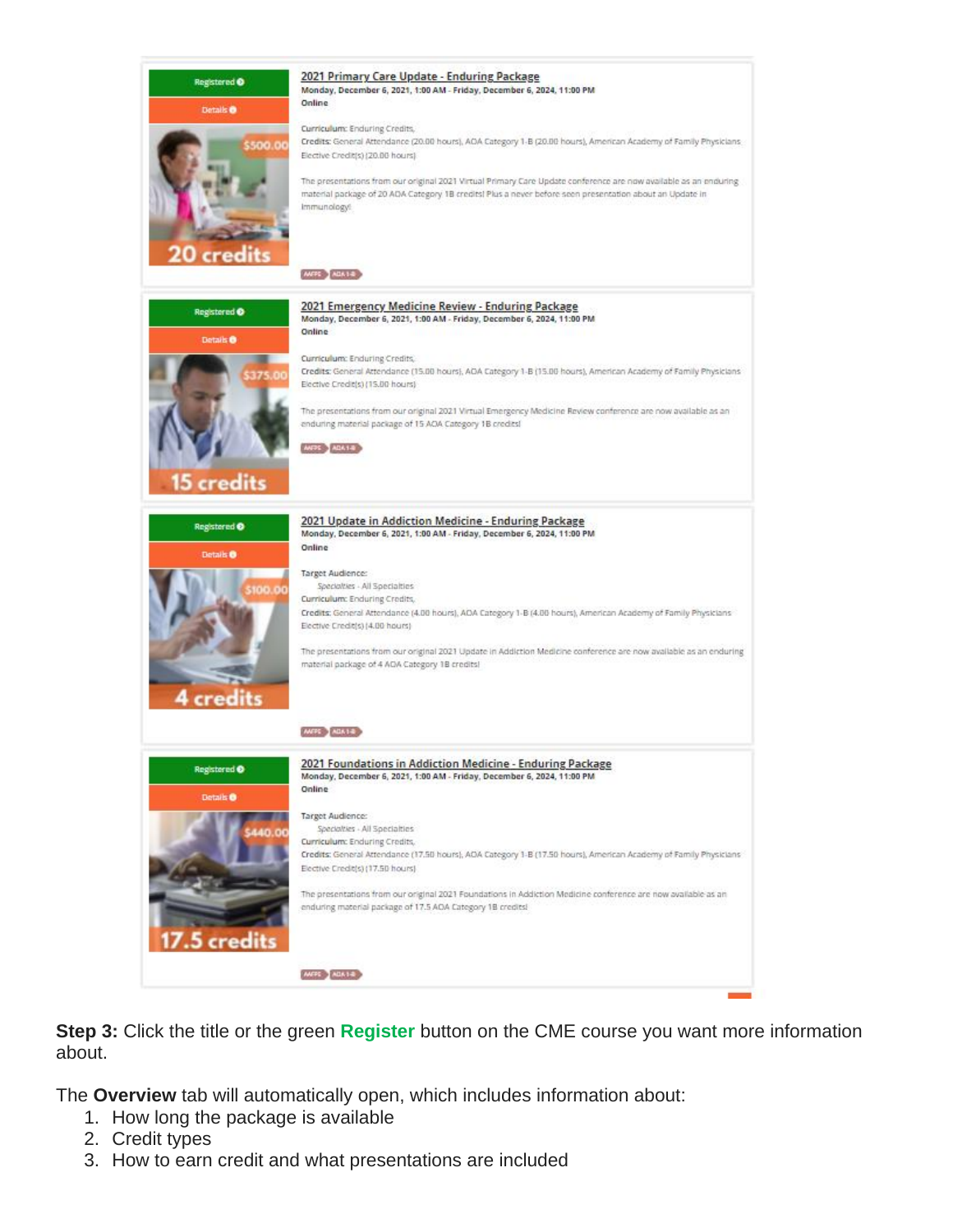# 4. Accreditation statements and policies 2021 PRIMARY CARE UPDATE - ENDURING PACKAGE



#### Date & Location

Monday, December 6, 2021, 1:00 AM - Friday, December 6, 2024, 11:00 PM

#### Credits

Non-Physician Attendance (20.00 hours), General Attendance (20.00 hours), AOA Category 1-8 (20.00 hours), American Academy of Family Physicians Elective Credit(s) (20.00 hours) Overview

The presentations from our original 2021 Virtual Primary Care Update conference are now available as an enduring material package of 20 AOA Caregory 18 credits! Plus a never before seen presentation about an Update in Immunology!

To receive CME credit for this package, all presentations must be reviewed, the required attestation, and overall package evaluation must be completed. Upon completion, your credit certificate and transcript will be immediately available.



The Oklahoma State University College of Osteopathic Medicine is occredited by the American Osteopathic Association to provide osteopathic continuing medical education for physicians.

Additional Information Cancellation Policy

### **Step 3 Continued:**

The **Brochure** tab will open a copy of the Enduring Package agenda.

The **Content** tab will give you a preview of how the content will be displayed. Once you purchase the package, all buttons will change from **Purchase** to **Launch Video.**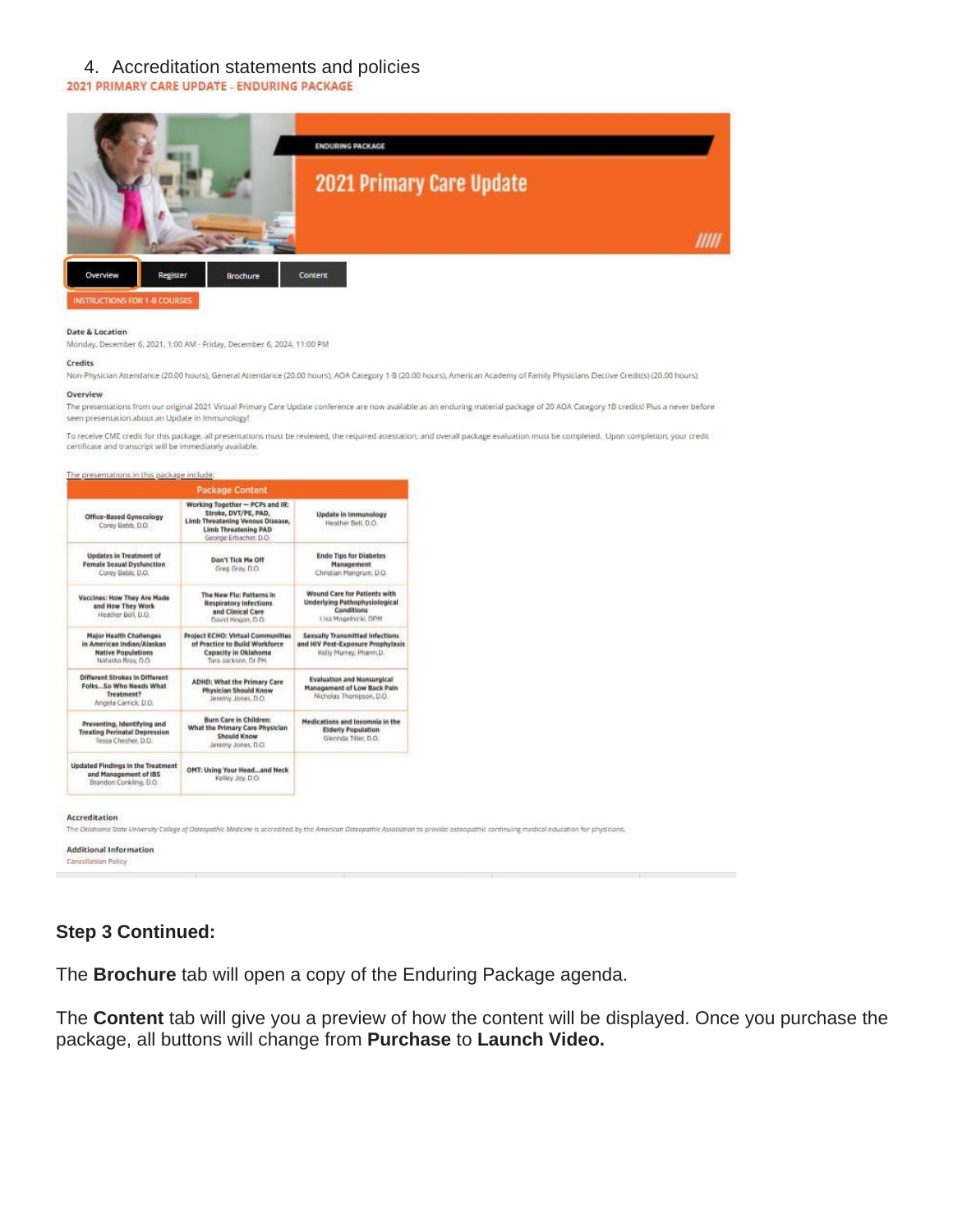#### 2021 PRIMARY CARE UPDATE - ENDURING PACKAGE



### **Step 4:**

The **Register** tab is what you will click when you're ready to purchase the Enduring Package. Once you click **Register** you will be re-directed.<br>2021 PRIMARY CARE UPDATE - ENDURING PACKAGE

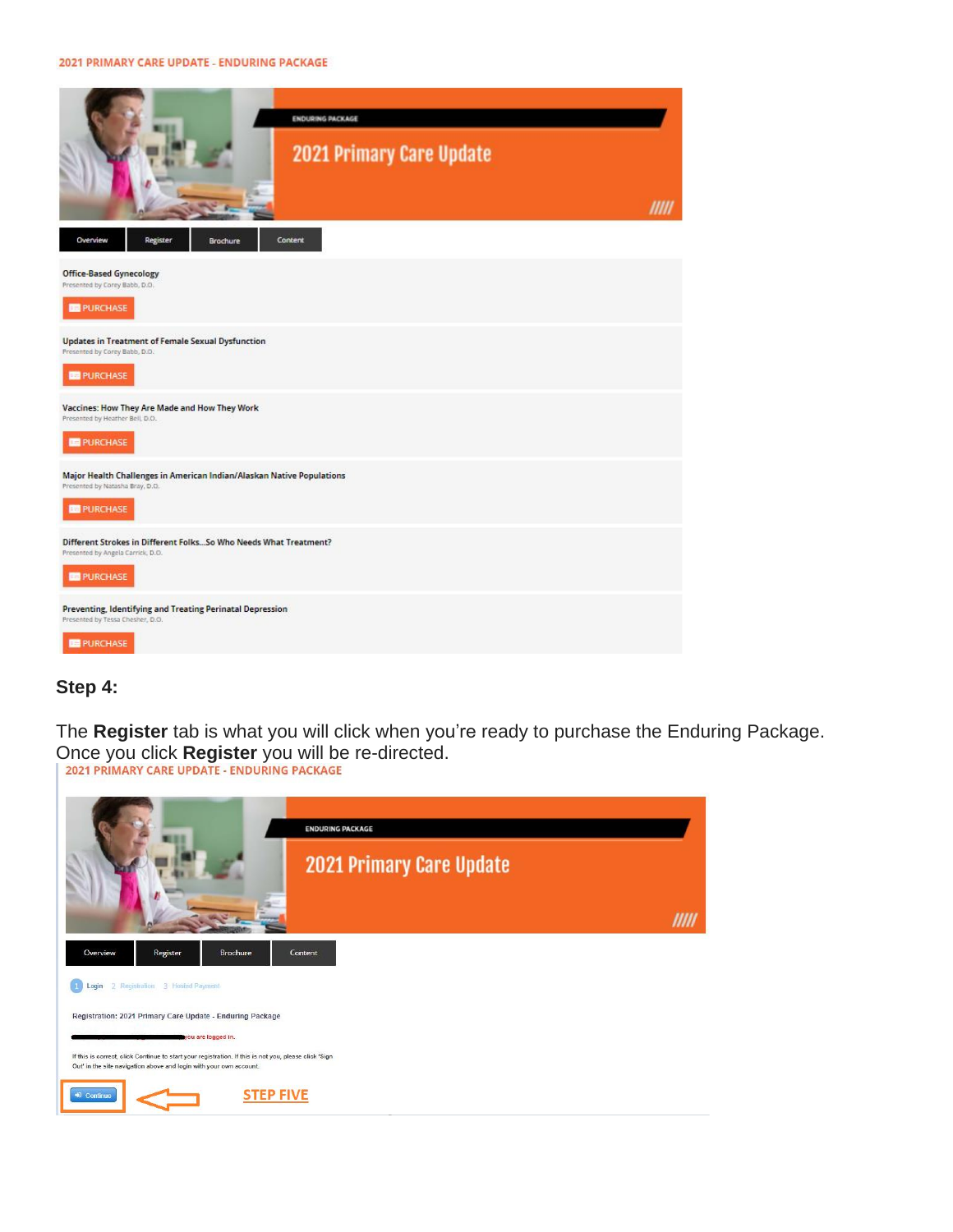## **Step 5:**

Click the button next to the package then click **Continue** 

|  |  | 2021 PRIMARY CARE UPDATE - ENDURING PACKAGE |  |
|--|--|---------------------------------------------|--|
|  |  |                                             |  |



# **Step 6:**

2021 PRIMARY CARE UPDATE - ENDURING PACKAGE

Click the **Pay by Credit Card button** next to the package then click **Finish.** 

| <b>ENDURING PACKAGE</b><br>2021 Primary Care Update                                                                                  |  |
|--------------------------------------------------------------------------------------------------------------------------------------|--|
|                                                                                                                                      |  |
| Overview<br>Register<br>Brochure<br>Content                                                                                          |  |
| <b>Hosted Payment</b><br>2 Registration<br>1 Login<br>я                                                                              |  |
| Please select a payment option below and then click "Finish" to complete your order.                                                 |  |
| Select Deument Methods<br><b>STEP SEVEN</b><br><sup>O</sup> Pay by Credit Card                                                       |  |
| Click "Finish" below and you will be redirected to a secure payment portal to enter<br>$\checkmark$<br>your credit card information. |  |
| <sup>42</sup> Finish                                                                                                                 |  |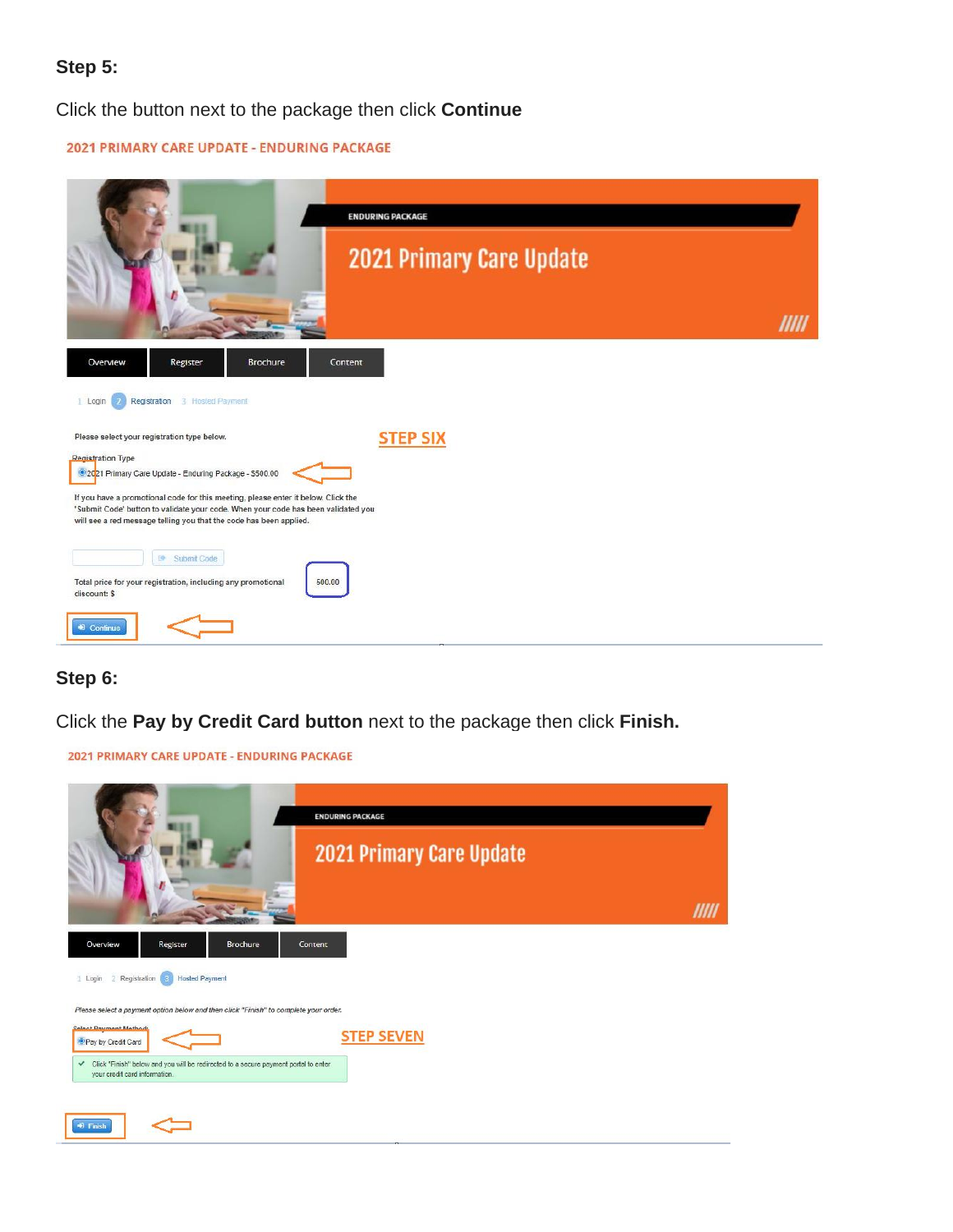# **Step 7:**

You will be re-directed to the payment system where you can enter your information. The billing information will pull in from your profile but can be edited as needed. Agree to the **Return Policy** and click **Continue.** Once the purchase is complete, your receipt will pop-up and be emailed to you.

|                                 | Payment                   |                                  |  |  |  |  |
|---------------------------------|---------------------------|----------------------------------|--|--|--|--|
| Payment Information             |                           | * Indicates required information |  |  |  |  |
| Total:                          | \$440.00                  |                                  |  |  |  |  |
| Payment Method:"                | Credit Card               |                                  |  |  |  |  |
| Datton VISA<br><b>DISCIPARE</b> |                           |                                  |  |  |  |  |
| Account Information             |                           | * Indicates required information |  |  |  |  |
| Credit Card Type:"              | Select a Credit Card Type |                                  |  |  |  |  |
| Account Number:"                |                           |                                  |  |  |  |  |
| Expiration Date:"               | 2021<br>12                |                                  |  |  |  |  |
| Security Code:"                 |                           |                                  |  |  |  |  |
| Name on Card:"                  | W View Esample            |                                  |  |  |  |  |
| <b>Billing Information</b>      |                           | * Indicates required information |  |  |  |  |
| Street Address 1:*              |                           |                                  |  |  |  |  |
| Street Address 2:               |                           |                                  |  |  |  |  |
| City:"                          |                           |                                  |  |  |  |  |
| State:"                         | Oklahoma                  | v                                |  |  |  |  |
| Zip Code:"                      |                           |                                  |  |  |  |  |
| Country. <sup>*</sup>           | United States             | $\checkmark$                     |  |  |  |  |
| Contact Information             |                           | * Indicates required information |  |  |  |  |
| Email:                          | hame@email.com            |                                  |  |  |  |  |
| Day Phone:                      | $(555)$ 555-5555          |                                  |  |  |  |  |
| Mobile Phone:                   | (555) 555-5555            |                                  |  |  |  |  |